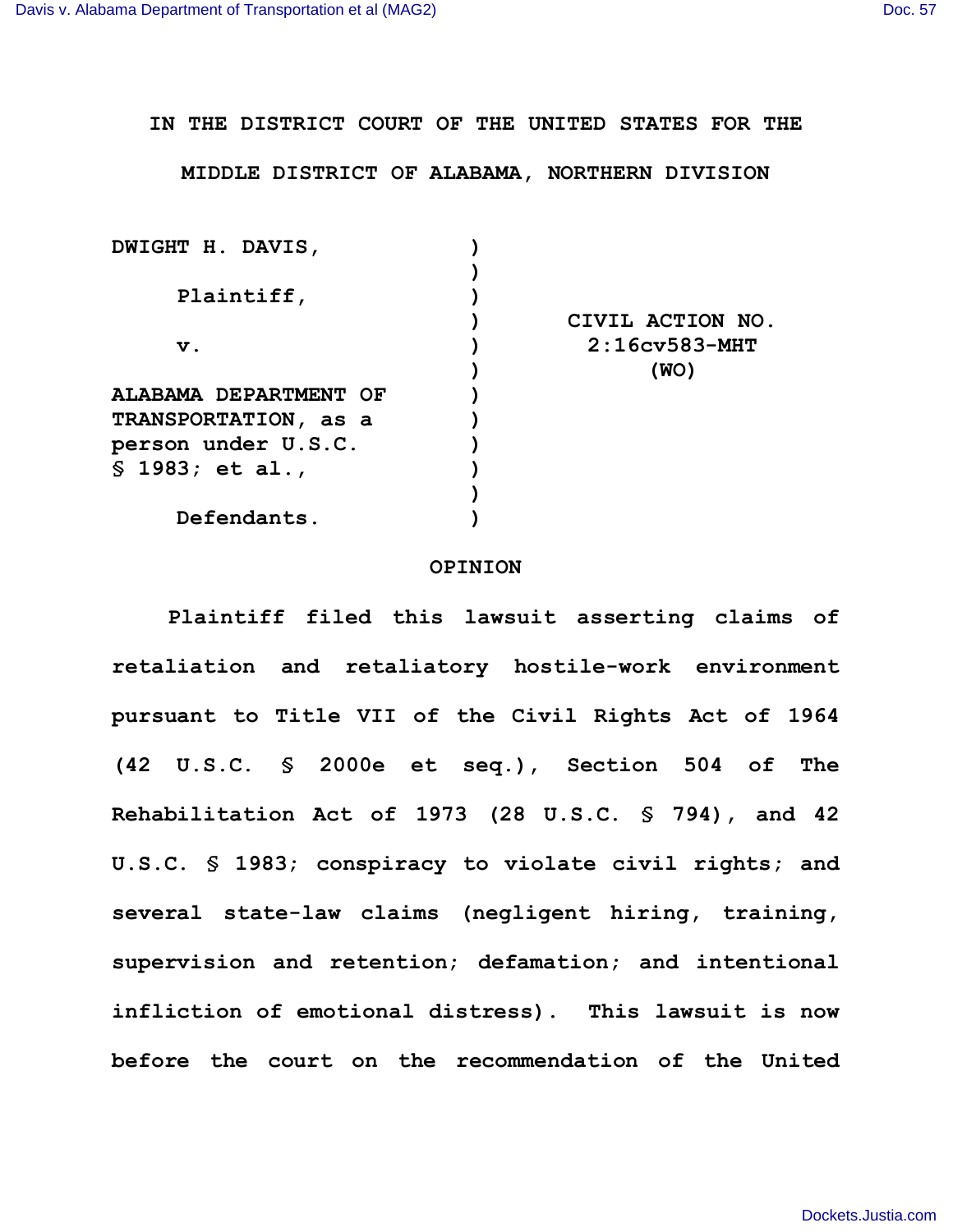**States Magistrate Judge that defendants' motion to dismiss be granted and this case be dismissed. There are no objections to the recommendation. After an independent and de novo review of the record, and in light of plaintiff's failure to respond to the motion to dismiss as to his second amended complaint and his failure to object to the recommendation, the court concludes that the magistrate judge's recommendation should be adopted, with one exception, and this case dismissed. The court does not adopt that part of the recommendation concluding that plaintiff failed to exhaust administrative remedies as to his Title VII claims. Nevertheless, this does not change the outcome; assuming that plaintiff sufficiently exhausted his administrative remedies, his Title VII retaliation and retaliatory hostile-work environment claims would still be subject to dismissal for the same reasons set forth by the magistrate judge for dismissing his analogous claims under Title VII through the vehicle of** 

**2**